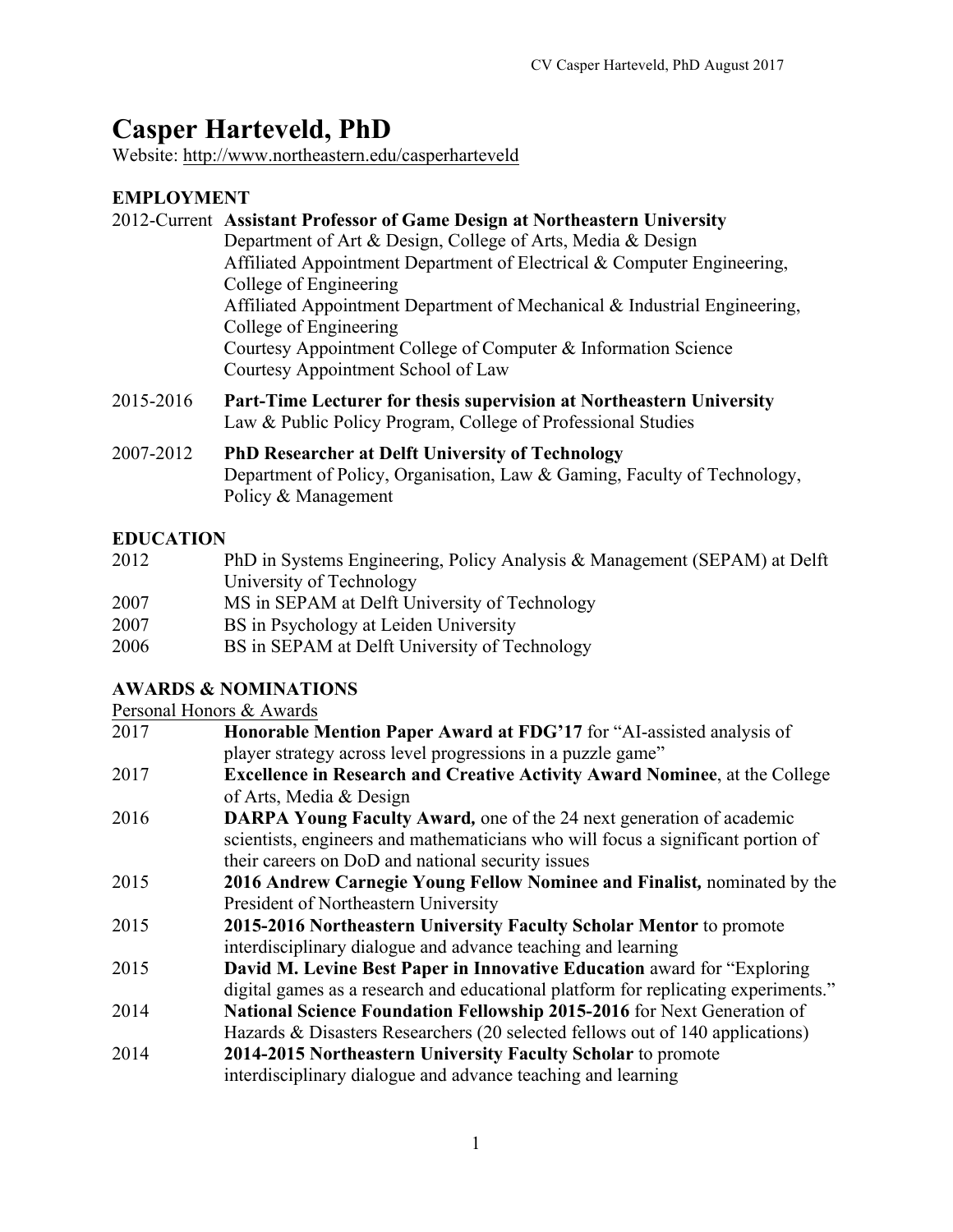- 2013 **Best Dissertation Award on Simulation & Gaming** presented by SAGSAGA (the Swiss Austrian German Simulation and Gaming Association) in cooperation with the Centre for Management Simulation of the DHBW Stuttgart
- 2007 **Best Master Thesis Award on Information Systems** by the Royal Holland Society of Sciences and Humanities

Honors & Awards by Supervised Students

- 2016 **Outstanding Graduate Interdisciplinary Research Award** at Northeastern RISE for Michael Williams and Aybike Ulusan for the poster "*Human in the Loop Debris Collection*"
- 2016 **Dean's Medal for Outstanding Doctoral Work** at College of Professional Studies for Hunter Hustus for the thesis "*Nuclear Arsenals at Low Numbers: When Less is Different*"
- 2015 **Outstanding Undergraduate Computer and Information Sciences Award** at Northeastern RISE for ChiSheng Liang for the poster "*VISTALights: A Game That Helps People Make Better Decsisions*"

# **PUBLICATIONS**

\*Postdoc \*\*Student

#### Books (3)

- 1. **Harteveld, C.** (Forthcoming, contract signed). *Building blocks for game design and learning*. London, UK: Routhledge.
- 2. **Harteveld, C.** (2012). *Making sense of virtual risks: A quasi-experimental investigation into game-based training*. Delft, the Netherlands: IOS Press.
- 3. **Harteveld, C.** (2011). *Triadic game design: Balancing reality, meaning and play*. London, UK: Springer.

## Refereed Journal Articles (5)

- 1. Sutherland, S.C.\*, **Harteveld, C.**, & Young, M. (2016). Effects of the advisor and environment on requesting and complying with automated advice. *ACM Transactions on Interactive Intelligent Systems*, *6*(4), XX-XX. doi:10.1111/bjet.12067 [SJR: 1.194; SJR Ranking: 19/346 Human-Computer Interaction]
- 2. Mayer, I.S., Bekebrede, B., **Harteveld, C.**, Warmelink, H.J.G., Zhou, Q., van Ruijven, T.W.J.,...Wenzler, I. (2014). The research and evaluation of serious games: Towards a comprehensive methodology. *British Journal of Educational Technology*, *45*(3), 502-527. doi:10.1111/bjet.12067 [SJR: 1.613; Impact Factor: 1.633; ISI Journal Citation Report Ranking 2015: 38/230 Education & Educational Research]
- 3. Heijden, J. van der, Heuvelhof, E. ten, Arend, S. van de, Broekhans, B., Bueren, E. van, **Harteveld, C.**, & Ruijven, T.W.J. van (2013). Contrasting stories on overcoming governance challenges: The implementation of the EU Water Framework Directive in the Netherlands. *Local Environment: The International Journal of Justice and Sustainability*, *19*(3), 318-333. doi:10.1080/13549839.2013.790349 [SJR: 0.820; SJR Ranking: 327/1370 Environmental Science | 85/623 Geography, Planning and Development
- 4. **Harteveld, C.,** & Bekebrede, G. (2011). Learning in single- versus multiplayer Games: The more the merrier? *Simulation & Gaming: An Interdisciplinary Journal*, *41*(3), 316-340. doi:10.1177/1046878110378706 [SJR: 0.675; SJR Ranking: 44/285 Business, Management and Accounting | 193/1142 Computer Science Applications]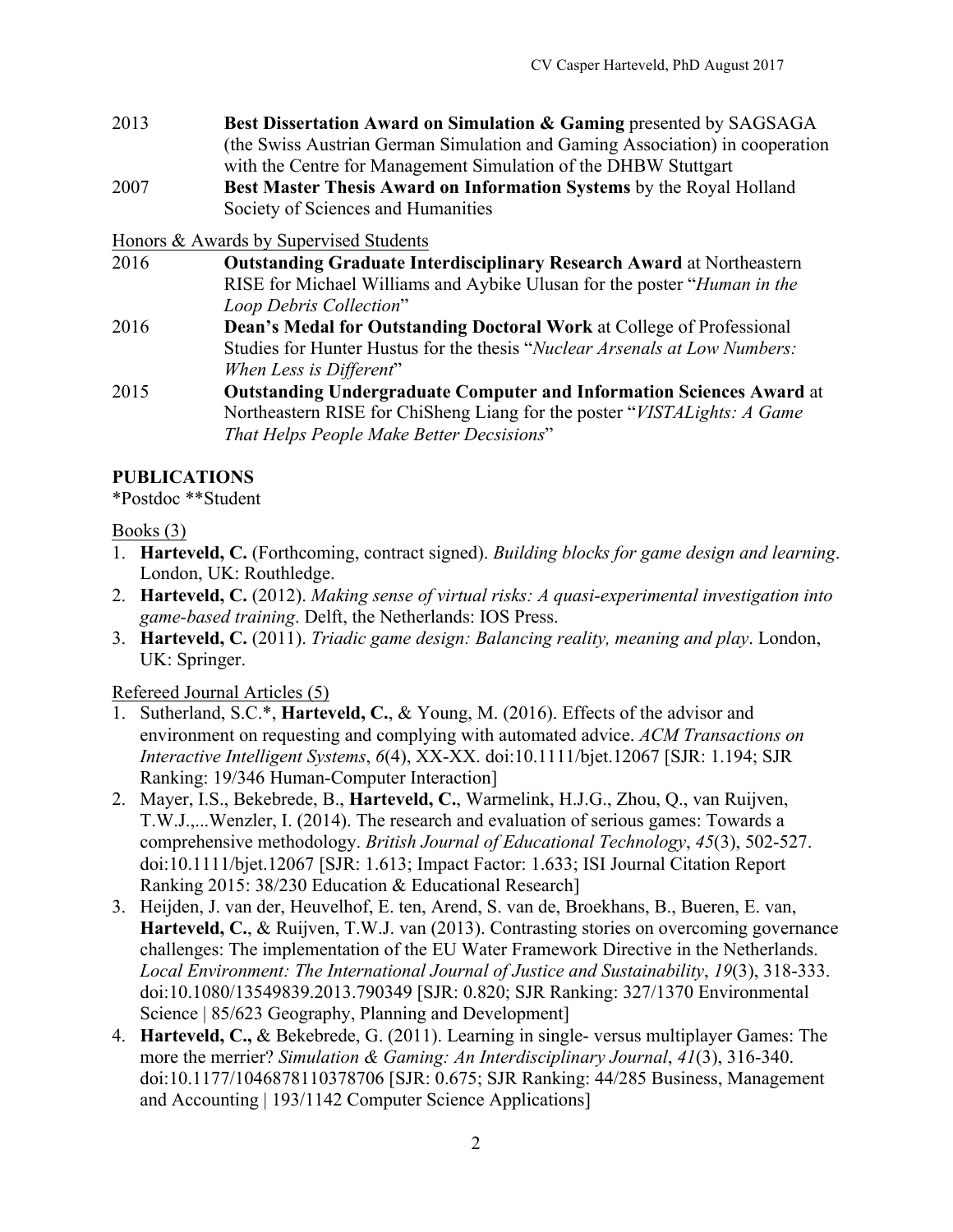5. **Harteveld, C.**, Guimarães, R., Mayer, I., & Bidarra, R. (2010). Balancing play, meaning and reality: The design philosophy of LEVEE PATROLLER. *Simulation & Gaming: An Interdisciplinary Journal*, *42*(1), 43-63. doi:10.1177/1046878108331237 [SJR: 0.675; SJR Ranking: 44/285 Business, Management and Accounting | 193/1142 Computer Science Applications]

Non-Refereed Journal Articles (5)

- 1. **Harteveld, C.,** & Suarez, P. (2015). Guest editorial: Games for learning and dialogue on humanitarian work. *Journal of Humanitarian Logistics and Supply Chain Management*, *5*(1), 61-72.
- 2. **Harteveld, C.**, Thij, E. ten, & Copier, M. (2011). Guest editorial: Design for engaging experience and social interaction. *Simulation & Gaming: An Interdisciplinary Journal*, *42*(5), 590-595. doi:10.1177/1046878111426960 [SJR: 0.675; SJR Ranking: 44/285 Business, Management and Accounting | 193/1142 Computer Science Applications]
- 3. **Harteveld, C.,** & Bruijne, M. de (2009). Hoe echt is een virtuele crisis? De rol van serious gaming in crisis- en rampenbestrijding [How real is a virtual crisis? The role of serious gaming in crisis and disaster management]. Bestuurskunde, *18*(3), 60-69
- 4. Bueren, E.L. van, Mayer, I.S., **Harteveld, C.**, & Scalzo, R. (2009). Van tekentafel naar bestuurlijke implementatie. Gamen met bestuurders in rechtspraak en het Openbaar Ministerie [From the designers table to administrative implementation: Gaming with professionals in the judiciary and the public prosecution office]. *Bestuurskunde*, *18*(3), 47-59.
- 5. Bekebrede, G., & **Harteveld, C.** (2007). Van COTS naar MODS: Ontwikkelmethoden voor serious games [From COTS to MODS: Development methods for serious games]. *Informatie*, *49*(10), 20-25.

Book Chapters (5)

- 1. **Harteveld, C.**, & Drachen, A. (2015). Gaming on environmental issues. In M. Ruth (Ed.), *Handbook of Research Methods and Applications in Environmental Studies* (pp. 473-503). Northampton, MA: Edward Elgar Publishing.
- 2. **Harteveld, C.** (2014). Gaming to make sense of risks. In S. Swagele, B. Zurn, & D. Bartschat, & F. Trautwein (Eds.), *Planspiele: Ideen und Konzepte* (pp. 79-103). Norderstedt, Germany: Books on Demand GmbH.
- 3. Bekebrede, G., **Harteveld, C.,** Warmelink, H., & Meijer, S. (2013). Beauty or the beast: Importance of the attraction of educational games. In C. Gonzalez (Ed.), *Student Usability in Educational Software and Games: Improving Experiences* (pp. 138-160). Hershey, PA: Information Science Reference.
- 4. Warmelink, H.J.G., Bekebrede, G., **Harteveld, C.**, Mayer, I.S., & Meijer, S.A. (2012). Lessons learned from a decade of game development for higher education in Delft. In C. Nygaard, N. Courtney, & E. Leigh (Eds.), *Simulations, Games and Role Play in University Education* (pp. 171-188). Melbourne, Austrialia: Libri Publishing.
- 5. Mayer, I.S., **Harteveld, C.**, & Warmelink, H.J.G. (2009). Het politieke spel rond computer games: Voorbij de emoties [The political game surrounding computer games: Beyond the emotions]. In W. Pieters et al. (Eds.), *Gevoel voor Kennis: Jaarboek Kennissamenleving* (pp. 172-196). Amsterdam, the Netherlands: Aksant.

Refereed Conference Papers (42)

1. Barnes, J.\*, Hoover, A.\*, Fatehi, B.\*\*, Moreno, J.\*\*, Smith, G., & **Harteveld, C.** (2017). Exploring emerging patterns in student-made climate change games. In *Proceedings of*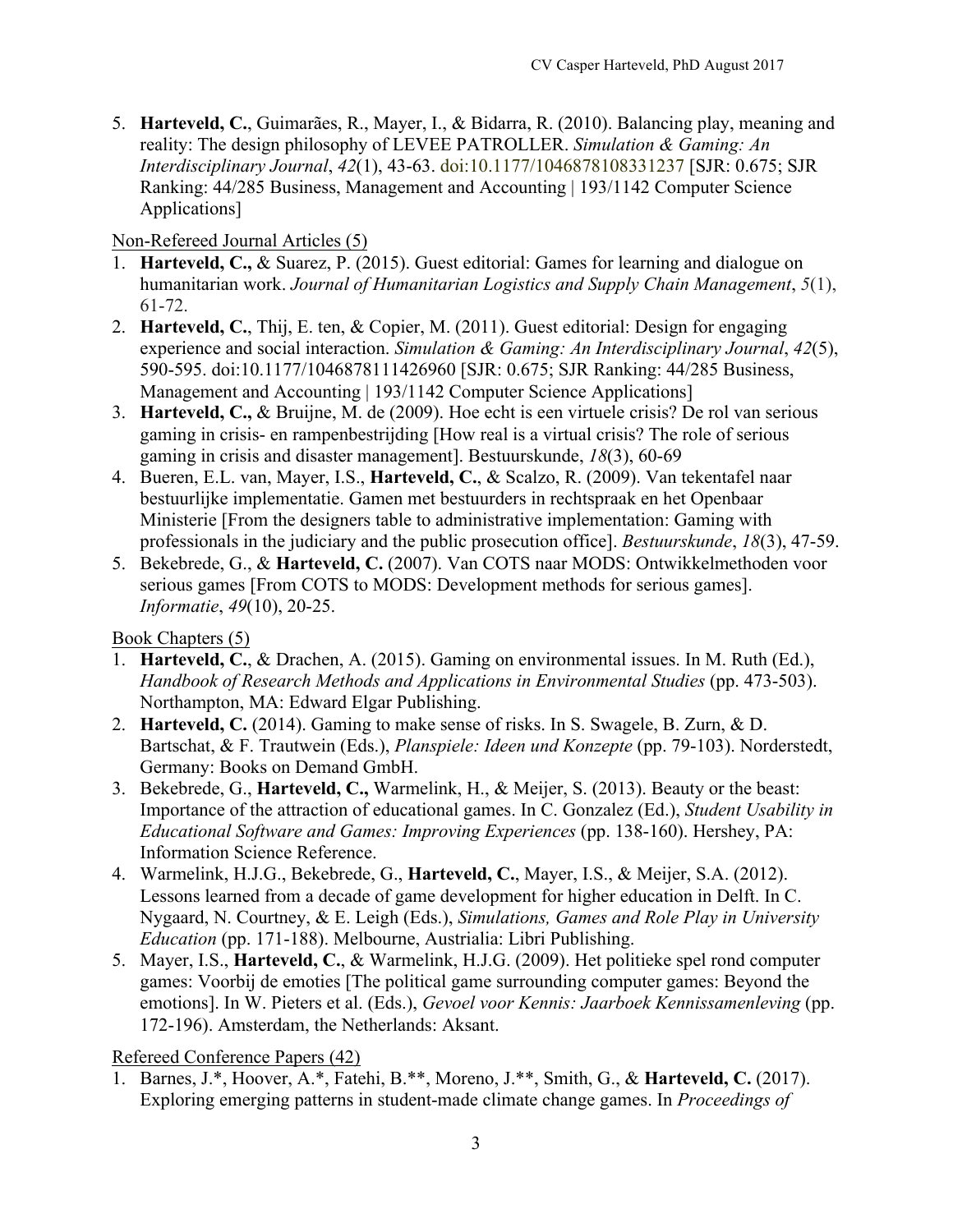*Foundations of Digital Games 2017 (Workshop).* New York, NY: ACM Press.

- 2. Horn, B.\*\*, Hoover, A.\*, Barnes, J.\*, Folajimi, Y.\*, **Harteveld, C.**, & Smith, G. (2017). AIassisted analysis of player strategy across level progressions in a puzzle game. In *Proceedings of Foundations of Digital Games 2017.* New York, NY: ACM Press. [Acceptance: 40%] (Honorable Mention)
- 3. Tucker-Raymond, E., Puttick, G., **Harteveld, C.**, & Cassidy, M. (2017). "I broke your game": Critique among middle schoolers designing computer games about climate change. Presented at *American Educational Research Association (AERA)*, San Antonio, TX.
- 4. Puttick, G., Cassidy, M., Tucker-Raymond, E., & **Harteveld, C.**, (2017). Middle schoolers developed systems thinking while designing computer games about climate change. Presented at *National Association for Research in Science Teaching (NARST)*.
- 5. Moreno, J.\*\*, Gonzalez, M. R., **Harteveld, C.**, & Robles, G. (2017). On the automatic assessment of computational thinking skills: A comparison with human experts. In *Extended Abstract of CHI 2017*. New York, NY: ACM Press. [Acceptance: 38.7%]
- 6. **Harteveld, C.**, Manning, N.\*\*, Abu-Arja, F.\*\*, Menasce, R.\*\*, Thurston, D.\*\*, Smith, G., & Sutherland, S.C. (2017). Design of playful authoring tools for social and behavioral science. In *IUI '17 Companion: Proceedings of the 22nd International Conference on Intelligent User Interfaces Companion.* New York, NY: ACM Press. [Acceptance: 18%]
- 7. **Harteveld, C.**, & Sutherland, S.C. (2017). Personalized gaming for motivating social and behavioral science participation. In *HUMANIZE '17: Proceedings of the 2017 ACM Workshop on Theory-Informed User Modeling for Tailoring and Personalizing Interfaces*. New York, NY: ACM Press.
- 8. Horn, B.\*\*, Hoover, A.\*, Barnes, J.\*, Folajimi, Y.\*, Smith, G., & **Harteveld, C.** (2016). Opening the black box of play: Playtrace analysis of an educational game. In *Proceedings of ACM CHI PLAY*, Austin, TX. [Acceptance: 29%]
- 9. Williams, M.\*\*, Ulusan, A.\*\*, Xiaofeng, Z., Zhang, S., Gharbi, H.\*, Ergun, O., & **Harteveld, C.** (2016). Toward human in the loop optimization through game-based experiments. In *Proceedings of ACM CHI PLAY (Work-in-Progress)*, Austin, TX.
- 10. Hoover, A.\*, Barnes, J.\*, Fatehi, B.\*\*, Moreno, J.\*\*, Tucker-Raymond, E., Puttick, G., & **Harteveld, C.** (2016). Assessing computational thinking in students' game designs. In *Proceedings of CHI PLAY (Work-in-Progress)*, Austin, TX.
- 11. Sun, Y.\*\*, Liang, C.\*\*, Sutherland, S.C., **Harteveld, C.**, Kaeli, D. (2016). Modeling player decisions in a supply chain game. In *Proceedings of IEEE Computational Intelligence and Games (CIG)*, Santorini, Greece.
- 12. Folajimi, Y.\*, Horn, B.\*\*, Hoover, A.\*, Barnes, J.\*, Smith. G., & **Harteveld. C.** (2016). A cross-cultural evaluation of a computer science teaching game. In *Proceedings of Games+Learning+Society*. Pittsburgh, PA: ETC Press.
- 13. Barnes, J.\*, & **Harteveld, C.** (2016). When is a game not a game? Considering player perceptions of an educational game. In *Proceedings of Games+Learning+Society*. Pittsburgh, PA: ETC Press.
- 14. **Harteveld, C.**, Sutherland, S.C., & Folajimi, Y. (2016). Sustainable life cycle game design: Mixing games and reality to transform education. In Proceedings of *Joint Conference of Digital Games Research Association and Foundations of Digital Games*. [Acceptance: 38%]
- 15. Horn, B.\*\*, Clark, C.\*\*, Strom, O.\*\*, Chao, H.\*\*, Stahl, A.J.\*\*, **Harteveld, C.**, Smith, G. (2016). Design insights into the creation and evaluation of a computer science educational game. In *Proceedings of the 47th ACM Technical Symposium on Computer Science*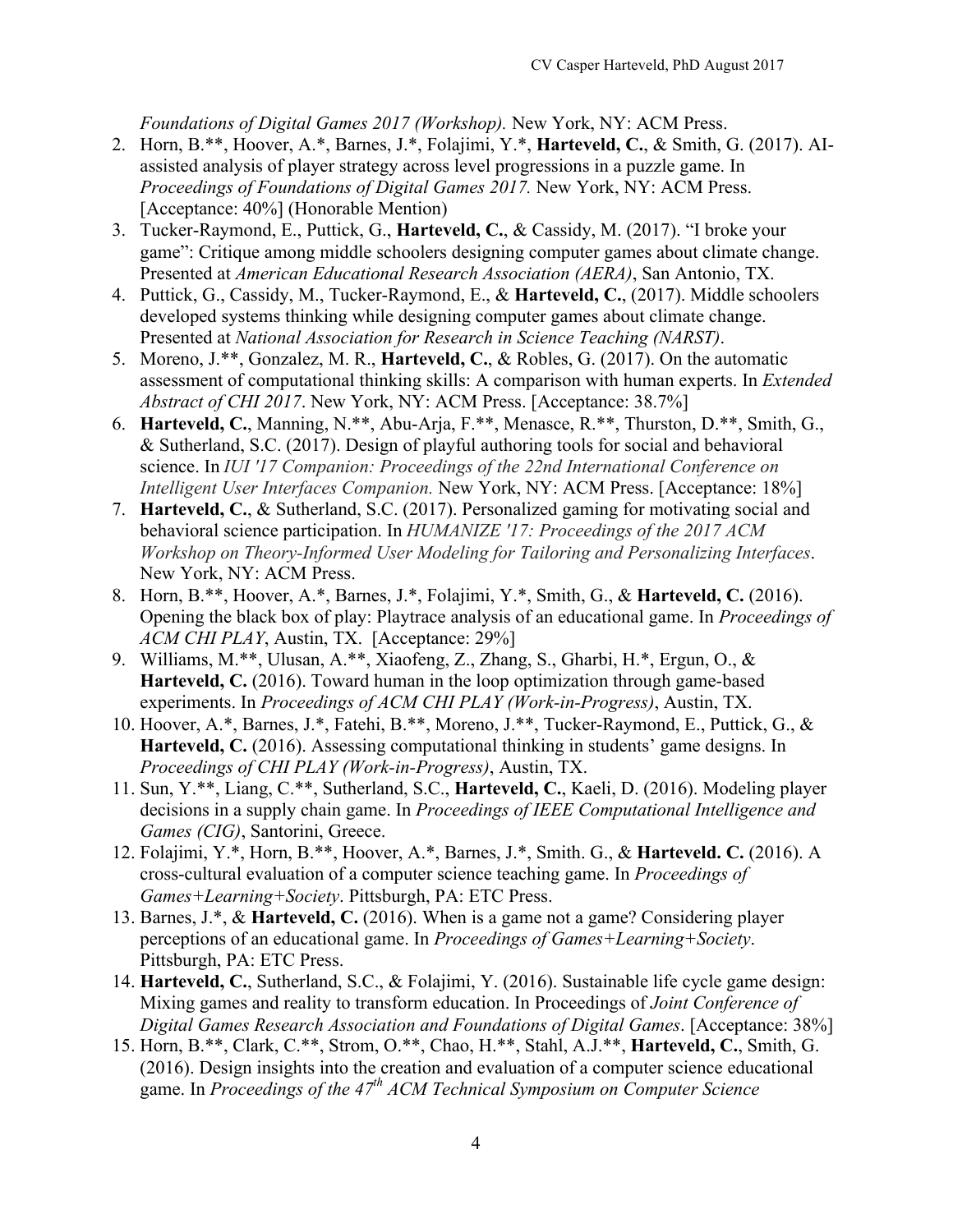*Education* (SIGCSE), Memphis, TN. [Acceptance: 35%]

- 16. **Harteveld, C.**, Sutherland, S.C.\*, Stahl, A.J.\*\*, Smith, G., & Talgar, G. (2016). Standing on the shoulders of citizens: Exploring gameful collaboration for creating social experiments. In *Proceedings of the 49th Hawaii International Conference on System Sciences* (HICSS), Kauai, Hawaii. [Acceptance: 53%]
- 17. Arnab, S., Nalla, M., **Harteveld, C.**, & Lameras, P. (2015). An inquiry into business gamification. Paper presented at the *International Gamification for Business Conference* (IGBC) 2015, Birmingham, UK, September 21-22.
- 18. Azadegan, A., & **Harteveld, C.**, & Sutherland, S.C.\* (2015). Design approach for collaborative cognitive games. In *Proceedings of Foundations of Digital Games 2015*, Monterey, CA.
- 19. **Harteveld, C.**, Sutherland, S.C.\*, & Smith, G.M. (2015). Design considerations for creating game-based social experiments. Paper presented at the *2015 ACM Conference on Computer-Human Interaction (ACM CHI 2015) Workshop, Researching Gamification: Strategies, Opportunities, Challenges, Ethics*, Seoul, South Korea.
- 20. Sutherland, S.C.\*, **Harteveld, C.**, & Young, M. (2015). The role of environmental predictability and costs in relying on automation. In *Proceedings of the 2015 ACM Conference on Computer-Human Interaction (ACM CHI 2015)*, Seoul, South Korea. doi:10.1145/2702123.2702609 [Acceptance: 23%]
- 21. **Harteveld, C.**, & Sutherland, S.C.\* (2015). The goal of scoring: Exploring the role of game performance in educational games. In *Proceedings of the 2015 ACM Conference on Computer-Human Interaction (ACM CHI 2015)*, Seoul, South Korea. doi: 10.1145/2702123.2702606 [Acceptance: 23%]
- 22. Sutherland, S.C.\*, **Harteveld, C.**, Smith, G., Schwartz, J., & Talgar, C. (2015). Exploring digital games as a research and educational platform for replicating experiments. In *Northeast Decision Sciences Institute Conference*, Boston, MA. (Best Paper Award)
- 23. **Harteveld, C.**, & Sutherland, S.C.\* (2014). Finding the game in decision-making: A preliminary investigation. In *Proceedings of the 45th ISAGA Conference*. Dornbirn, Austria.
- 24. **Harteveld, C.**, Smith, G., Carmichael, G., Gee, E., & Stewart, C. (2014). A design-focused analysis of games teaching computer science. In *Proceedings of Games+Learning+Society* (pp. 109-117). Pittsburgh, PA: ETC Press. [Acceptance: 59%]
- 25. Azadegan, A., & **Harteveld, C.** (2014). Work for or against players: On the use of collaboration engineering for collaborative games. In *Proceedings of the Workshop on Game Design Patterns, co-located with Foundations of Digital Games*.
- 26. Azadegan, A., Hauge, J. B., **Harteveld, C.**, Bellotti, Betra, R., Bidarra,...Stanescu, I. A. (2013). The move beyond edutainment: Have we learned our lessons from the entertainment industry? In *Proceedings of the Games and Learning Alliance Conference*, Paris, France, October 23-25.
- 27. Smith, G.M., & **Harteveld, C.** (2013). Procedural content generation as an opportunity to foster collaborative mindful learning. In *Proceedings of the Workshop on Games for Learning, co-located with Foundations of Digital Games, Crete*, Greece, May 16.
- 28. Kortmann, R., Bekebrede, G., Daalen, C. van, **Harteveld, C.**, Mayer, I.S., & Dierendonck, D. van (2012). Veerkracht: A game for servant-leadership development. In *Bonds and Bridges: Facing the Challenges of the Globalizing World with the Use of Simulation and Gaming*, Warsaw, Poland, July 11-15, 2011. Warsaw, Poland: Kozminski University.
- 29. **Harteveld, C.**, Bekebrede, G., Lo, J.C., Plomber, A.-J., & Jordaan, B. (2011). Make it fun or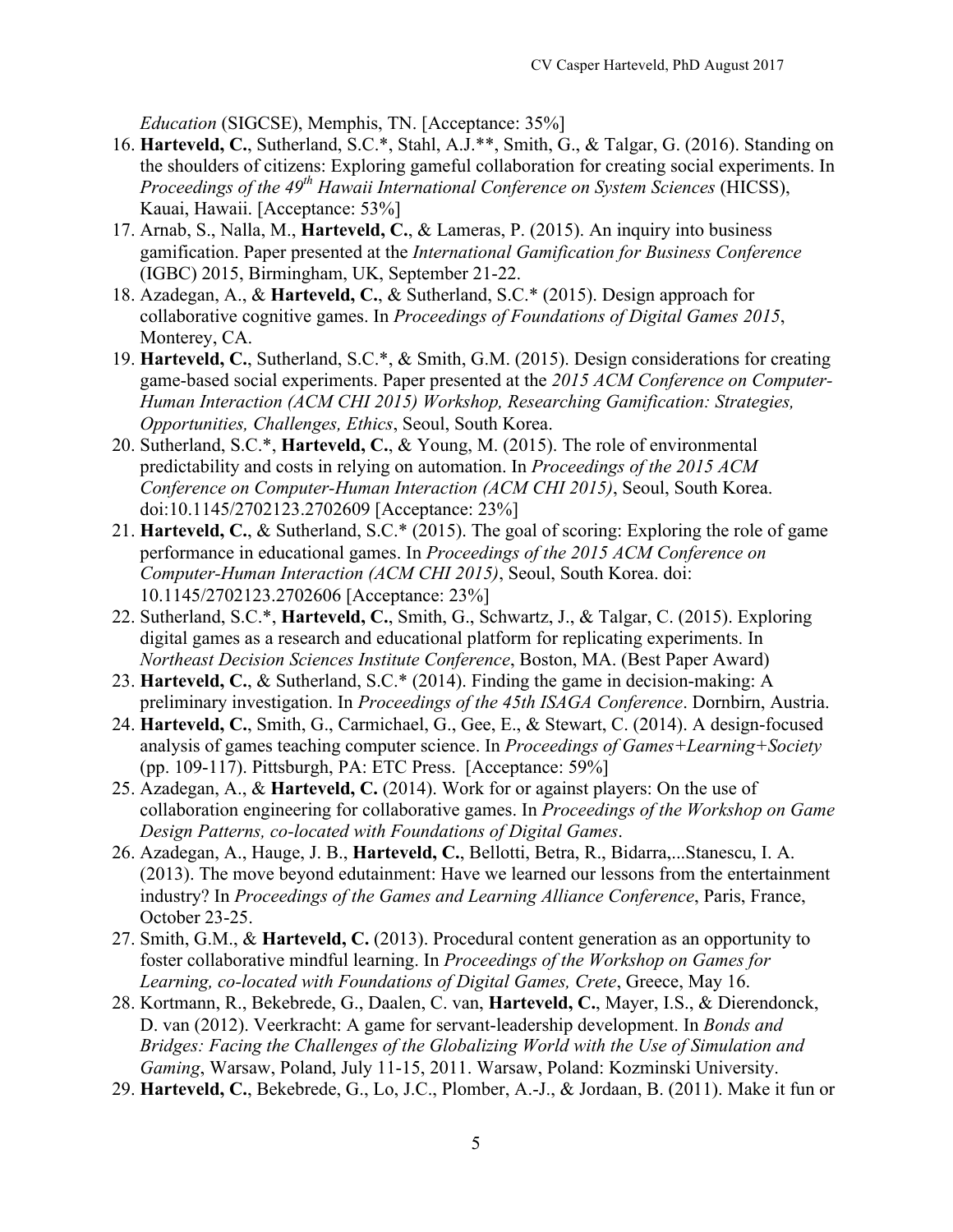real: Design dilemmas and their consequences on the learning experience. In *Bonds and Bridges: Facing the Challenges of the Globalizing World with the Use of Simulation and Gaming*, Warsaw, Poland, July 11-15, 2011. Warsaw, Poland: Kozminski University.

- 30. **Harteveld, C.** (2010). An innovative longitudinal evaluation of a digital game: The first impressions. In G.Y. Kin, & Y. Cai (Eds.), *Changing the World through Meaningful Play*, Spokane, WA, July 5-9, 2010. Spokane, WA: Eastern Washington University.
- 31. **Harteveld, C.** (2010). Triadic game evaluation: A framework for assessing games with a serious purpose. In C. Raymaekers, K. Coninx, K., & J.M. Gonzalez-Calleros (Eds.), *Proceedings of the Design and Engineering of Game-like Virtual and Multimodal Environments Workshop*, Berlin, Germany, June 20. Published online.
- 32. Warmelink, H.J.G., **Harteveld, C.**, Mayer, I.S. (2009). Press enter or escape to play: Deconstructing escapism in multiplayer gaming. In Atkins, B., Kennedy, H., & Krzywinska, T. (Eds.), *Breaking New Ground: Innovation in Games, Play, Practice and Theory: Proceedings of DiGRA 2009*, September 1-4, 2009, London, UK. Published online.
- 33. **Harteveld, C.**, Lukosh, S., & Kortmann, R. (2009). Improving serious game design by collaborative storytelling. In: Cao, Y. et al. (Eds.), *Proceedings of the 2nd International Workshop on Story-Telling and Educational Games (STEG'09)*, Aachen, Germany, August 21, 2009 (Online, vol. 498). Aachen, Germany: CEUR Workshop Proceedings.
- 34. **Harteveld, C.**, & Kortmann, R. (2009). Triadic game design workshop. In G.Y. Kin, & Y. Cai (Eds.), *Learn to game, game to learn: Proceedings of the 40th ISAGA Conference*, Singapore, June 29-July 3, 2009 (CD-ROM). Singapore: National University of Singapore.
- 35. Kortmann, R., & **Harteveld, C.** (2009). Agile game development: lessons learned from software engineering. In G.Y. Kin, & Y. Cai (Eds.), *Learn to game, game to learn: Proceedings of the 40th ISAGA Conference*, Singapore, June 29-July 3, 2009 (CD-ROM). Singapore: National University of Singapore.
- 36. **Harteveld, C.** (2009). Making sense of studying games: Using sensemaking as a perspective for game research. In G.Y. Kin & Y. Cai (Eds.), *Learn to game, game to learn: Proceedings of the 40th ISAGA Conference*, Singapore, June 29-July 3, 2009 (CD-ROM). Singapore: National University of Singapore.
- 37. **Harteveld, C.**, Hounjet, M., Van den Bergh, R., & Maccabiani, J. (2008). Applying games in levee inspection training and education: a case study. In P. Samuels, S. Huntington, W. Allsop & J. Harrop (Eds.), *Flood risk management: research and practice: Proceedings of FLOODrisk: the European conference on flood risk management research in to practice*, Oxford, UK, September 30-October 2, 2008 (pp. 633-641). London, UK: CRC Press.
- 38. **Harteveld, C.**, & Bekebrede, G. (2008). The more the merrier? Learning in single vs. multiplayer games. In Y. Xiau & E. ten Thij (Eds.), *Gaming 2008: Design for Engaging Experience and Social Interaction: Proceedings of the MCCIS IADIS Multi Conference on Computer Science and Information Systems*, Amsterdam, the Netherlands, July 22-27, 2008 (pp. 11-18). Amsterdam, the Netherlands: IADIS Press.
- 39. Warmelink, H.J.G., Bekebrede, G., **Harteveld, C.**, & I. Mayer (2008). Understanding virtual worlds: An infrastructural perspective. In E. Bagdonas, I. Patasiene, & D. Jovarauskiene (Eds.), *GAMES: Virtual Worlds and Reality: Proceedings of the 39th ISAGA Conference*, Kaunas, Lithuania, July 7-11 2008 (CD-ROM). Kaunas, Lithuania: Kaunas University of Technology.
- 40. **Harteveld, C.**, Warmelink, H.J.G., Fumarola, M. & I. Mayer (2008). Bringing alive concepts in Second Life: A design-based experience. In E. Bagdonas, I. Patasiene, & D. Jovarauskiene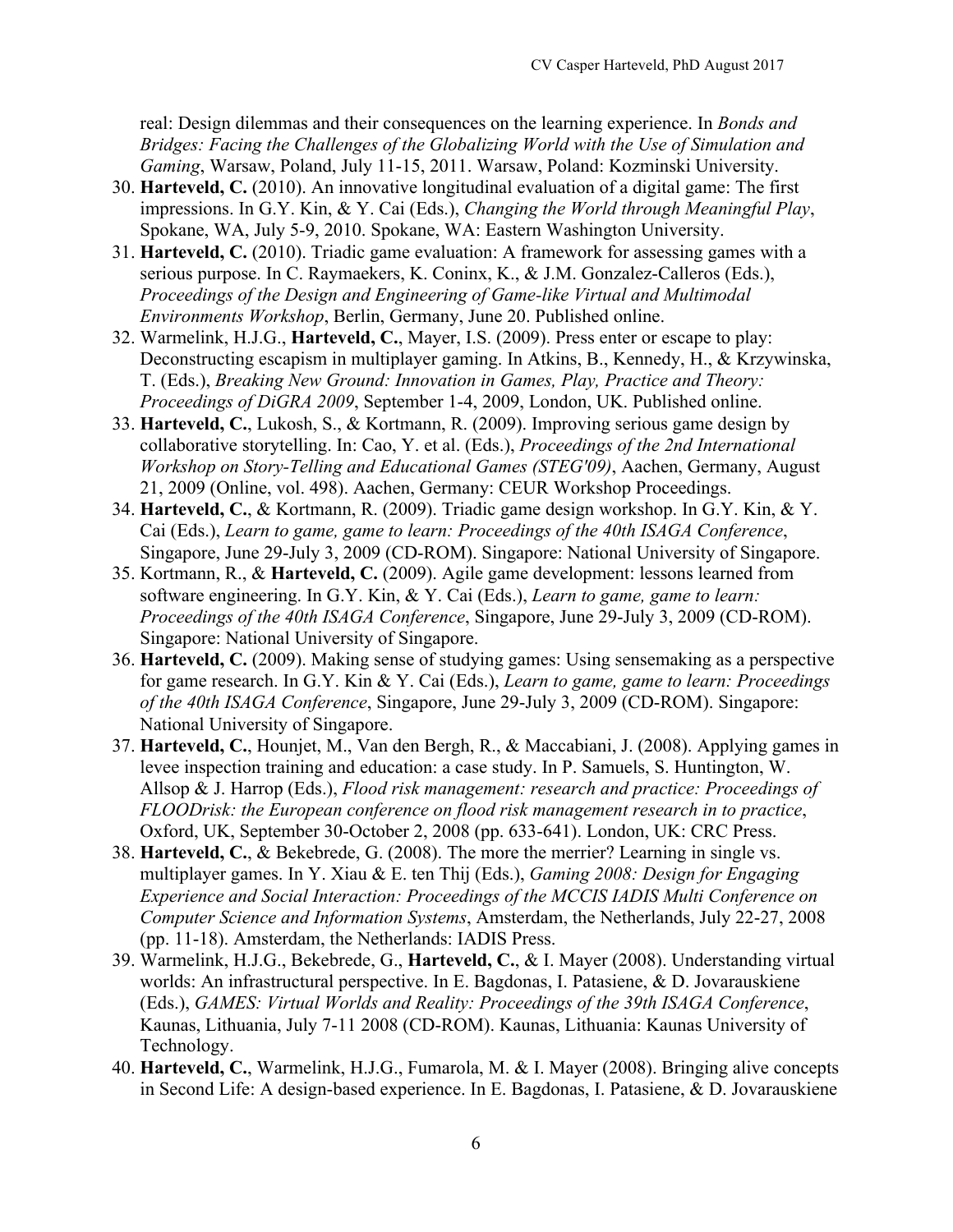(Eds.), *GAMES: Virtual Worlds and Reality: Proceedings of the 39th ISAGA Conference*, Kaunas, Lithuania, July 7-11 2008 (CD-ROM). Kaunas, Lithuania: Kaunas University of Technology.

- 41. **Harteveld, C.**, & Bidarra, R. (2007). Learning with games in a professional environment: A case study of a serious game about levee inspection. In M. Taisch & J. Cassina (Eds.), *Learning with Games: Proceedings of the 1st Learning with Games Conference*, Sophia Antipolis, France, September 24-26, 2007 (pp. 555-562). Milano, Italy: Politecnico di Milano.
- 42. **Harteveld, C.**, Guimarães, R., Mayer, I. & Bidarra, R. (2007). Balancing pedagogy, game and reality components within a unique serious game for training levee inspection. In K. Hui et al. (Eds.), *Technologies for E-Learning and Digital Entertainment (LNCS 4469): Proceedings of the 2nd International Conference, Edutainment 2007*, Hong Kong, China, June 11-13, 2007 (pp. 128-139). Berlin, Germany: Springer.

#### Non-Refereed Conference Papers (4)

- 1. Deterding, S., Cooper, S., Canossa, A., Nacke, L. E., **Harteveld, C.**, & Whitson, J. (2015). Gamifying research: Strategies, opportunities, challenges, ethics. In *CHI 2015 Extended Abstracts on Human Factors in Computing Systems*. New York, NY: ACM Press.
- 2. **Harteveld, C.**, & Van den Bergh, R. (2008). Serious game design workshop. In P. Markopoulos, J. Hoonhout, I. Soute & J. Read (Eds.), *International Conference on Fun and Games, Eindhoven, the Netherlands*, October 20-21, 2008 (pp. 68-73). Eindhoven, the Netherlands: Eindhoven University of Technology.
- 3. **Harteveld, C.** (2008). A playful approach to flood defence. In S.P. Simonovic, P.G. Bourget, & S.F. Blanchard (Eds.), *Managing Flood Risk, Reliability & Vulnerability: Proceeding of the 4th International Conference on Flood Defence*, Toronto, Canada, May 6-8, 2008 (pp. 631-638). Toronto, Canada: Institute for Catastrophic Loss Reduction.
- 4. **Harteveld, C.** (2007). Using the Unreal Engine to build playful cities: How the modding experience of Levee Patroller can be applied to sustainable urban development. Paper presented at *The Playful City: Serious Gaming for Sustainable Development*, November 29, Delft, the Netherlands.

## Refereed Abstracts/Posters (3)

- 1. Avera, A.\*\*, Sun, Y.\*\*, Liang, C.\*\*, **Harteveld, C.**, Kaeli, D., & Sutherland, S. C. (2016). The best predictor of future reliance is past reliance*.* Presented at the *12th Annual Symposium of the Houston Human Factors and Ergonomics Society*, June, Houston, TX.
- 2. Abdoun, T., **Harteveld, C.**, El-Sekelly, W., Grover, D.\*\*, Bennett, V., El-Shamy, U., & McMartin, F. (2016). A mixed reality field testing educational game for geo-engineering education. Presented at *Geotechnical & Structural Engineering Congress*, February 14-17, Phoenix, AZ.
- 3. Ozgun, O., Ruth, M., **Harteveld, C.**, & KC, B. (2015). Dynamics of urban warming: How human-environment interaction creates urban heat islands? Presented at *System Dynamics Conference*, July 19-23, Cambridge, MA.

## **INVITED PRESENTATIONS**

1. Creativity and design in interdisciplinary research. *ACM International Conference on Computer Science Research and Innovations*. Ibadan, Nigeria, September 7, 2016.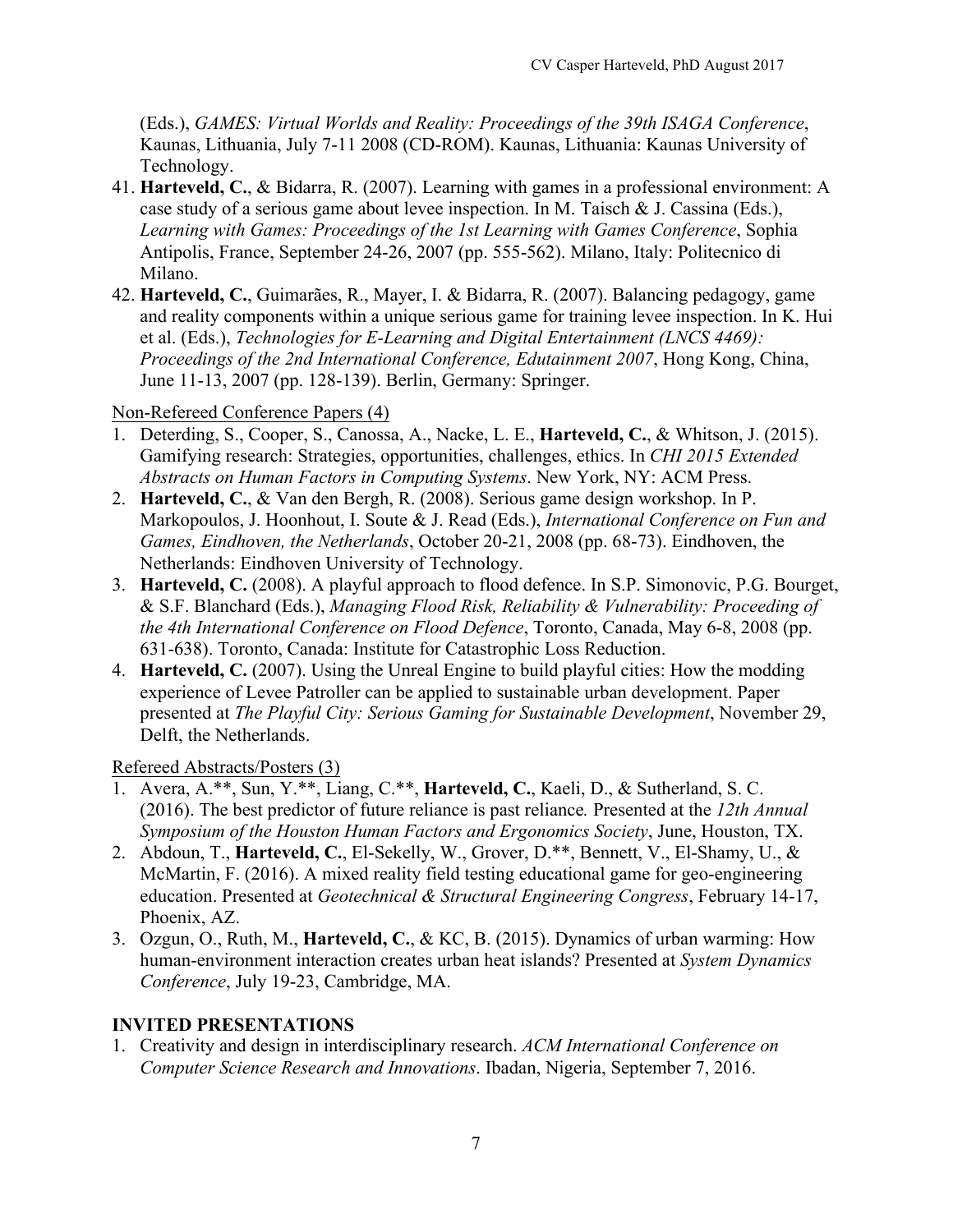- 2. Interactive games for legal services. *Legal Services Corporation's Technology Initiative Grants Conference*, San Antonio, TX, USA, January 14, 2016.
- 3. Finding the game in decision making: Advancing the use of games to study and train decisions. *MIT Lincoln*, Burlington, MA, USA, July 10, 2015.
- 4. Play for resilience and sustainability. *University of Rhode Island*, Kingston, RI, USA, March 13, 2015.
- 5. Serious gaming as a learning tool for self-represented parties (Session 1) and Collaborative Game Design Workshop (Session 2). *Legal Services Corporation's Technology Initiative Grants Conference*, San Antonio, TX, USA, January 15, 2015.
- 6. Play for resilience and sustainability. *Kansas State University*, Manhattan, KS, USA, October 16, 2014.
- 7. So why did you do that? The meaning behind player decision-making. *Game User Research Summit*, San Francisco, CA, USA, March 18, 2014.
- 8. Using games to visualize environmental risks. *Information Design and Data Visualization Symposium*, Boston, USA, June 20, 2012.
- 9. Making sense of virtual risks. Guest Lecture at MIT, RPI, Northeastern University, Indiana University, University of New Mexcio, USA, May, 2012,
- 10. Practiceware, serious games, persuasive games, sims, immersive learning environments, and so on: About what are we talking? *New Media Event*, Delft, the Netherlands, November 26, 2009.
- 11. Virtuele nattigheid: De geschiedenis en toekomst van Dijk Patrouille [Virtual wetness: The history and future of Levee Patroller]. *Game in the City: Breaking the rules*, Amersfoort, the Netherlands, November 6, 2008.
- 12. Virtuele werelden als experience factory [Virtual worlds as experience facory]. *Experience Factory Exhibition*, Delft, the Netherlands, October 30, 2008.
- 13. Back to the basics: Serious games nader verklaard [Back to the basics: Serious games explained]. *Gaming@firstlife*, Utrecht, the Netherlands, December 11, 2007.
- 14. A research methodology for developing serious games. Panel at *DIGRA 2007: Situated Play*, Tokyo, Japan, September 28, 2007.
- 15. Spelend leren in virtuele werelden [Playful learning in virtual worlds]. *Symposium Greetings from Second Life*, Breda, the Netherlands, April 18, 2007.

## **CREATIVE ACTIVITY: GAMES**

- 2016-Current *Embrace:* Help female cancer survivors cope with how to face challenges in their daily life and building a community. Status: prototype.
- 2015-Current *Building Systems from Scratch:* Using Scratch we are developing a curriculum where students build games about climate change. Status:  $3<sup>rd</sup>$  iteration.
- 2015-Current *Debris:* Explore how multi-objective infrastructure problems can be solved by having humans collaborate with algorithms. Status: 3 prototypes.
- 2015-Current *RePresent*: Help prepare citizens to face challenging courtroom experiences through an online game. Status: Launched first game, building second.
- 2014-Current *Urban Heat:* System dynamics and GIS driven game for decision makers around urban heat islands. Status: prototype.
- 2014-Current *VISTALights:* Building a flexible game engine to explore what-if scenarios of disruptions in global supply chains. Status: launched online game.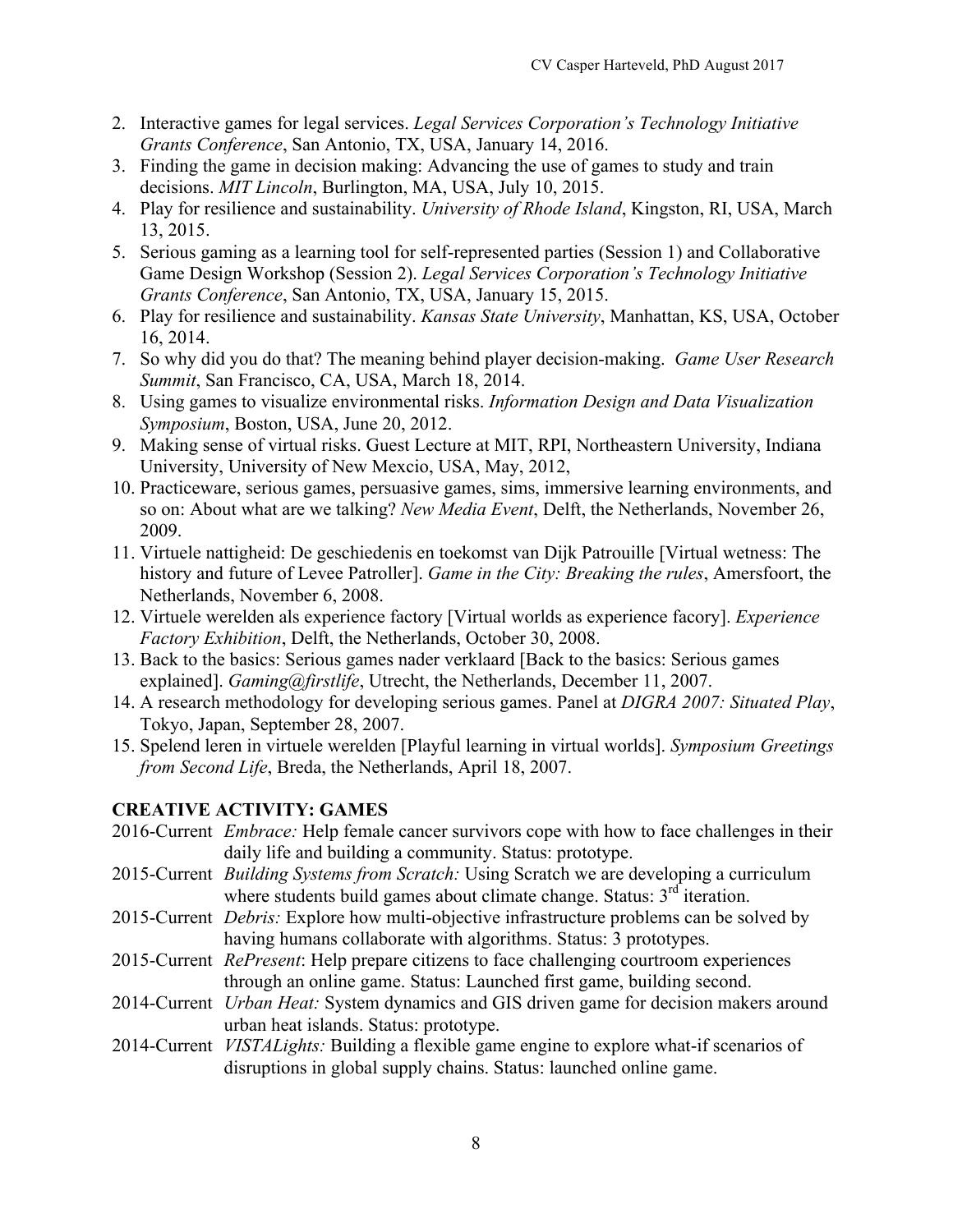- 2015-Current *TinySea:* Teaching the important of climate change in the context of marine life to middle school students. Status: about to launch online game.
- 2015-Current *GeoExplorer:* Mixes laboratory experiments, computer simulation, lectures and virtual environments in order to improve decision-making skills and provide practical experience to engineering students. Status:  $3<sup>rd</sup>$  iteration.
- 2013-Current *Mad Science:* Game-based platform that empowers users to participate in and create social and behavioral science experiments. Status: launched platform.
- 2012-Current *Gram's House:* Large-scale initiative to broaden the field of Computer Science through games. Status: multiple prototypes/studies, launching online game.
- 2011-2012 *Leadership Training Game for Public Service Managers:* A multiplayer tabletbased leadership game for Rijkswaterstaat, the executive arm of the Dutch Ministry of Infrastructure and the Environment Status: handed over game.
- 2008-2012 *Hazard Recognition Game:* Exploring the use of gaming for a multinational oil company. Status: two prototypes and report.
- 2008-2009 *Serious Gaming for Flood Control 2015:* Developed a vision for using games for flood control. Status: several prototypes and report.
- 2006-2012 *Levee Patroller:* A single player 3D first person game that helps to make sense of flood risks. Part of my MS and PhD research. Status: open source game.
- 2007 *TU Delft Island:* Developed an interactive tour of university highlights in Second Life. Status: work archived.
- 2007 *Cyberdam 3D:* Using ActiveWorlds developed a playground for educators and students to plan the redesign of an urban region. Status: work archived.

# **GRANTS**

- Total external: \$5,176,436 (my part: \$1,913,020)
- Total internal: \$414,215 (my part: \$277,548)
- **Total: \$5,590,651** (my part: \$2,190,568)

# External–Funded (13)

- 1. **National Science Foundation** grant for Cyberlearning for *Empowering Learners to Conduct Playful Experiments* with Camillia Matuk, Gillian Smith, Steven Sutherland (Co-PIs) for **\$550,000**. Role: PI. Period: Sept 2017-Aug 2019 (2 years).
- 2. **Defense Advanced Research Projects Agency** grant for *Advancing Methodology for Social Science Research with Alternate Reality Games: Proof-of-Concept Through Measuring Individual Differences and Team Performance* with Magy Seif El-Nasr (PI), Paola Rizzo, Truong-Huy Nguyen, and Paul Fombelle (Co-PIs) for **\$497,949**. Role: Co-PI. Period: Sept 2017-Aug 2018 (1 year).
- 3. **Legal Services Corporation** Technology Initiative Grant (TIG) for continuing *Self-Represented Parties Advocacy Game Design Project* with Statewide Legal Services of CT (PI), New Haven Legal Assistance, and NuLawLab (Co-PIs) for **\$123,563** (no overhead). Role: Co-PI. Period: Jan 2017-Jan 2018 (1 year).
- 4. **Defense Advanced Research Projects Agency** Young Investigator Award for *Personalized and Crowdsourced Scenario Generation* for **\$500K**. Role: PI. Period: Sep 2016-Aug 2018 (2 years).
- 5. **National Science Foundation** grant in Critical Resilient Interdependent Infrastructure Systems and Processes (CRISP) for *Multi-Agent Modeling Framework for Mitigating Distributed Disruptions in Critical Supply Chains* with Jacqueline Griffin (PI), Ozlem Ergun,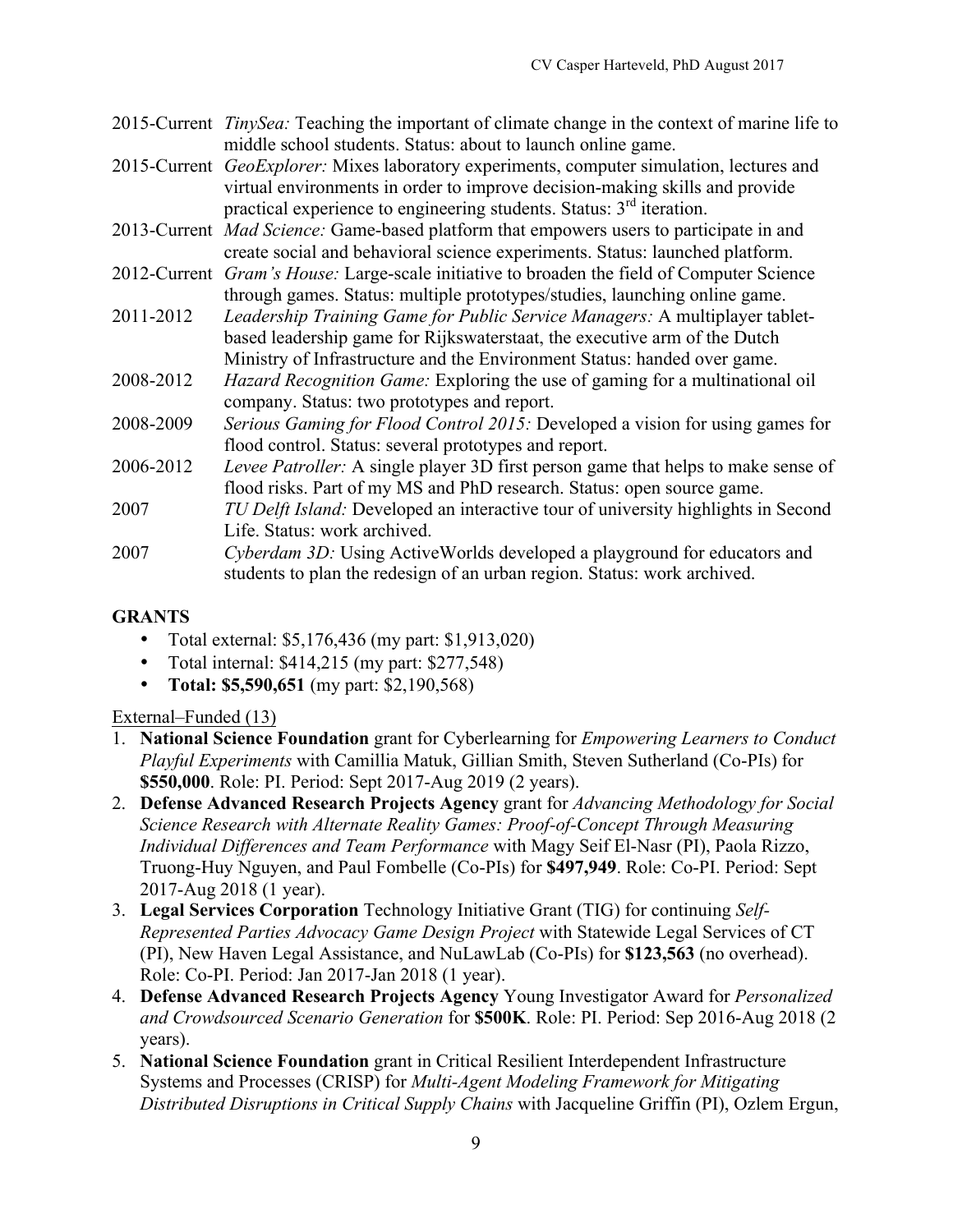David Kaeli, Stacy Marsella (Co-PIs) for **\$500,000**. Role: Co-PI. Period: Sept 2016-Aug 2019 (2 years).

- 6. **Renewal Schlumberger Foundation** 2015-2016 Faculty for the Future Fellowship grant for Yetunde Folajimi (University of Ibadan, Nigeria) with Gillian Smith for **\$40,000**. Role: Primary Advisor. Period: Sept 2016-Aug 2017 (1 year).
- 7. **National Science Foundation** grant in STEM + Computing Partnerships (STEM+C) for *Research on the Development of Computational Thinking and Systems Thinking in Middle School Students through Explorations of Complex Earth Systems* with Gillian Puttick (PI), Gillian Smith, Eli Tucker-Raymond (Co-PIs) for **\$1,799,981**. Role: Co-PI for \$450,365. Period: Sept 2015-Aug 2018 (3 years).
- 8. **Schlumberger Foundation** 2015-2016 Faculty for the Future Fellowship grant for Yetunde Folajimi (University of Ibadan, Nigeria) with Gillian Smith for **\$40,000**. Role: Primary Advisor. Period: Sept 2015-Aug 2016 (1 year).
- 9. **Legal Services Corporation** Technology Initiative Grant (TIG) for *Self-Represented Parties Advocacy Game Design Project* with Statewide Legal Services of CT (PI), New Haven Legal Assistance, NuLawLab, and Gillian Smith (all Co-PIs) for **\$91,840** (no overhead). Role: Co-PI for \$38,000. Period: Jan 2015-Jan 2016 (1 year).
- 10. **National Science Foundation** grant in Advancing Informal STEM Learning (AISL) for *GrACE: An AI-Based Game for Broadening Participation in Computer Science and Teaching Computational Thinking* with Gillian Smith (PI) for **\$298,605**. Role: Co-PI. Period: Sept 2014-Aug 2016 (2 years).  $[I<sup>st</sup>$  re-submission]
- 11. **National Science Foundation** grant in Improving Undergraduate STEM Education (IUSE) for *Mixed Reality and Mobile Gaming for 21st Century Engineering Education* with Tarek Abdoun (PI), Victoria Bennett, and Usama El-Shamy (Co-PIs) for **\$659,875**. Role: Co-PI for \$218,250. Period: Aug 2014-Aug 2017 (3 years).  $[1<sup>st</sup>$  re-submission]
- 12. **Deltares** grant for PhD research for continuing my master's thesis research for **€100,000**. Period: Mar 2007-Feb 2011.
- 13. **SAGASNET** workshop participant grant for Developing Narrative Games/On-line Worlds workshop for **€800**. Period: 2006.

Internal–Funded (9)

- 1. **Tier-1 Northeastern University FY18** seed funding for *Measuring Team Performance with Alternate Reality Games* with Paul Fombelle (PI) and Magy Seif El-Nasr (Co-PI) for **\$50,000**. Role: Co-PI. Period: Jul 2017-Jun 2018 (1 year).
- 2. **Collaborative Faculty Research and Creative Activity Incentive Grant** by the College of Arts, Media and Design at Northeastern University for *Embrace: An Innovative Social Game for Women with Cancer to Improve Self-Management Needs* with Susan Mello (Co-PI) for **\$10,000**. Role: PI. Period: May 2016-Apr 2017 (1 year).
- 3. **Tier-3 Northeastern University** funding for Advancing Undergraduate Learning and Teaching for *Portal for Gamified, Online, Non-Linear Course Delivery* with Alessandro Canossa (PI) and Magy Seif El-Nasr (Co-PI) for **\$25,000**. Role: Co-PI. Period: Jul 2015-Jun 2016 (1 year).
- 4. **Tier-1 Northeastern University FY16** seed funding for Interaction between *Human in the Loop Design and Optimization for Resilient Infrastructure Networks* with Ozlem Ergun (Co-PI) for **\$50,000**. Role: PI. Period: Jul 2015-Jun 2016 (1 year).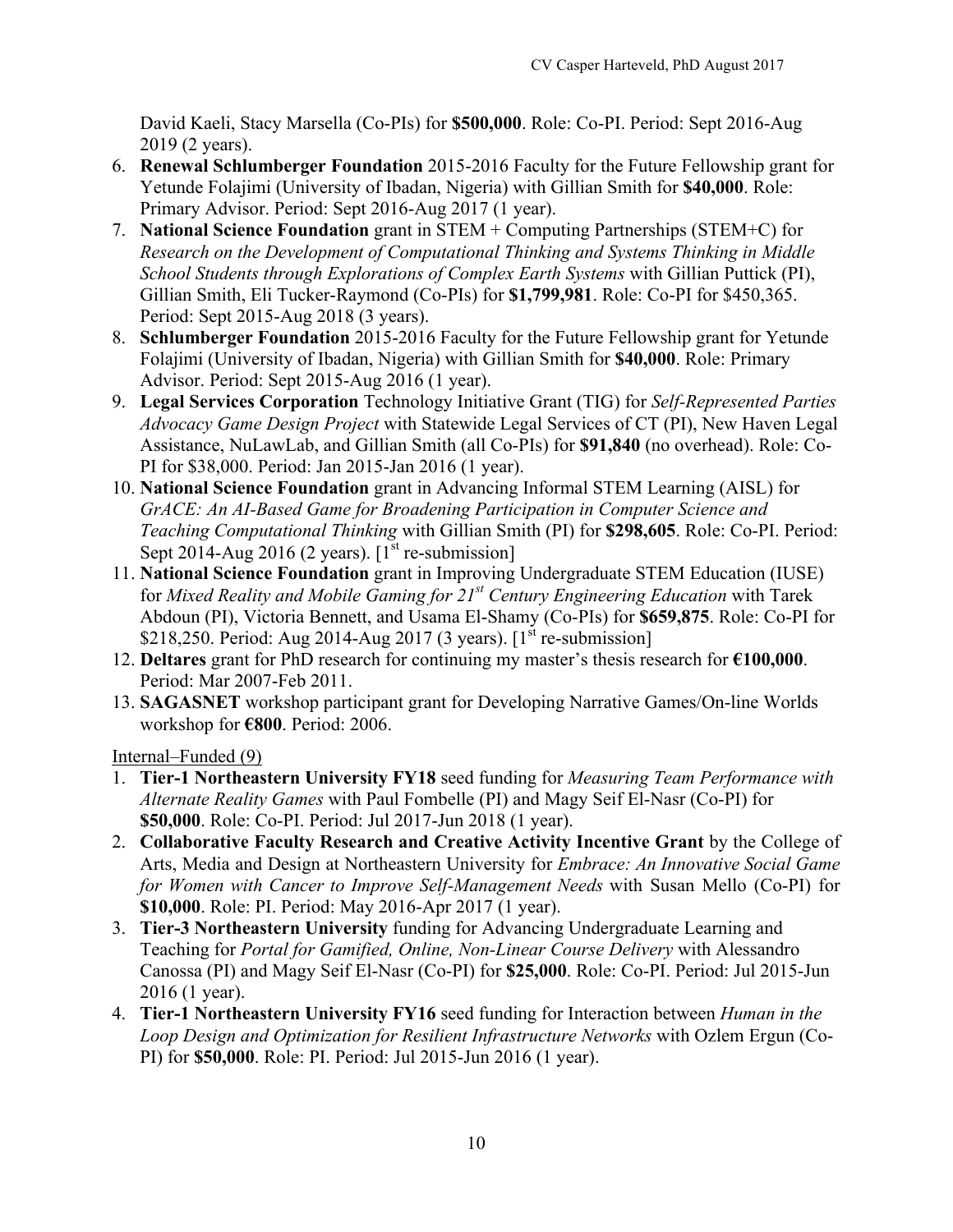- 5. **Advancing Undergraduate Teaching and Learning** grant at Northeastern University for *Mad Science: A Game-Based Learning Experience on Research Methods* with Gillian Smith and Joseph Schwartz (Co-PIs) for **\$10,000**. Role: PI. Period: Jul 2014-Jun 2015 (1 year).
- 6. **Tier-1 Northeastern University FY15** seed funding for *Interaction between Socio-Economic Changes and Urban Warming Problem: Modeling the Feedbacks and Identifying the Leverage Points* with Matthias Ruth (PI) for **\$50,000**. Role: Co-PI. Period: Jul 2014-Jun 2015 (1 year).
- 7. **Tier-1 Northeastern University FY15** seed funding for *An AI-Driven Game for Broadening Participation in Computer Science* with Gillian Smith (PI) for **\$50,000**. Role: Co-PI. Period: Jul 2014-Jun 2015 (1 year).
- 8. **Collaborative Faculty Research and Creative Activity Incentive Grant** by the College of Arts, Media and Design at Northeastern University for *Game-Based Platform for Crowdsourced Experimentation and Citizen Science* with Gillian Smith (Co-PI) for **\$10,000**. Role: PI. Period: Nov 2013-Oct 2014 (1 year).
- 9. **Delft University of Technology** grant for PhD research for continuing my master's thesis research for **€140,000**. Period: Mar 2007-Feb 2011.

# **TEACHING**

#### At Northeastern University

GSND5130 Usability and Empirical User Research, Fall'17, 21 students

GSND5130 Game User Research, Spring 2017, 6 students, *revised course*

GSND5130 Usability and Empirical User Research, Fall 2016, 15 students

GAME2650 Intro to Game Research Methods, Spring 2016, 8 students, *new course*

GAME3300 Game Interface Design, Fall 2014, 18 students

GSND5130 Usability and Empirical User Research, Fall 2015, 8 students, *new course*

GAME3300 Game Design Capstone I, Fall 2015, 26 students, co-taught

GAME4701 Game Design Capstone II, Spring 2015, 14 students

GAME2500 Foundations of Game Design, Spring 2015, 33 students

GAME3300 Game Interface Design, Fall 2014, 18 students

GAME3300 Game Interface Design, Fall 2013, 23 students

GAME2200 Games and Learning, Spring 2013, 6 students, *new course*

GAME3300 Game Interface Design, Fall 2012, 13 students, *revised course*

At Delft University of Technology (all co-taught)

SPM6210 Serious Games & Virtual Worlds Colloquia, Fall 2011, 6 students, *new course*  SPM9250 Tools, Skills and Techniques for Consultants, Fall 2010, 25 students, *new course*  SPM9235 Game Design Project, Spring 2009–2011, 20-25 students

## **ADVISING**

*Co-op is 4 or 6 month internship of 40 hrs/w; RA is Research Assistant for 10-20 hrs/w; RS is research study for credit; IS is independent study for credit.* 

#### Postdocs (7/8)

2017 Hiring 2/3 postdocs Fall 2017.

2015-Current Jacqueline Barnes, PhD from Indiana University on Educational Games

2015-Current Yetunde Folajimi, PhD from University of Benin, Nigeria on Game AI. She will be returning to her Assistant Lecturer position at University of Ibadan, Nigeria after her postdoc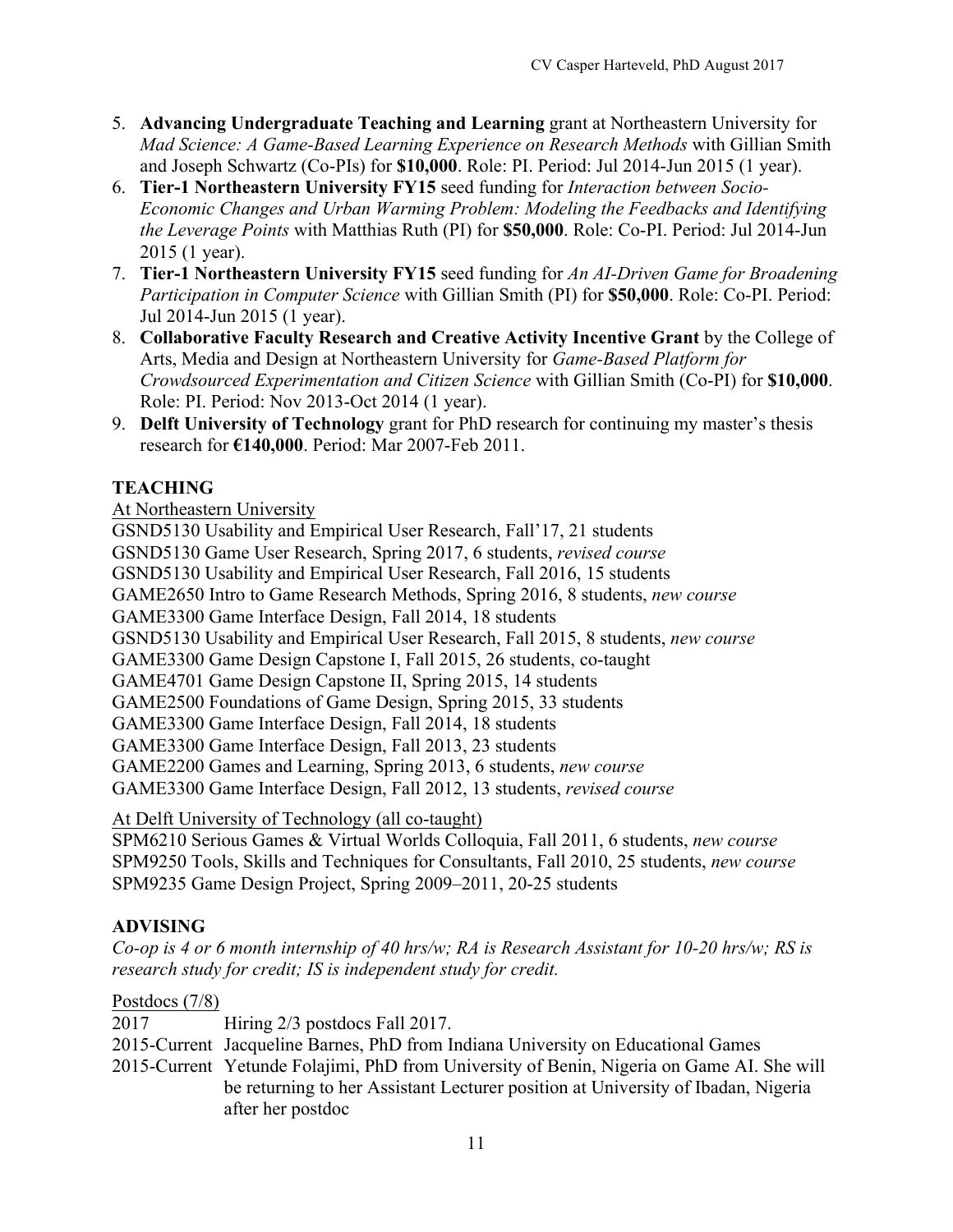- 2015-2017 Amy Hoover, PhD from University of Central Florida on Computational Creativity. *Now Tenure-track Assistant Professor at New Jersey Institute of Technology per August 2017*
- 2015-2016 Hassen Gharbi, PhD from National Institute of Applied Sciences of Toulouse, France on Supply Chain Resilience. He returned to his Assistant Professor position at University of La Manouba, Tunisia after his postdoc
- 2014-2015 Steven C. Sutherland, PhD from Southern Illinois University on Experimental Psychology using games. *Now tenure-track Assistant Professor at University of Houston-Clear Lake*

#### Staff  $(4)$

- 2017-Current Rick Menasce, designer, former student
- 2016-Current Dean Thurston, programmer, former student
- 2016-Current Nolan Manning, artist, former student
- 2016-Current Farah Abu-Arja, artist, former student

#### PhD Students (8)

- 2017-Current Omid Mohadessi, PhD in Industrial Engineering, *primary advisor*, co-advisor: Ozlem Ergun
- 2017-Current Nithesh Javvaji, PhD in Interdisciplinary Engineering, *primary advisor*, coadvisors: Ozlem Ergun and Auroop Ganguly
- 2016-2017 XiNa Jiang, Visiting PhD Student from Communication University of China
- 2016-2017 Malini Srivastava, PhD Student at Carnegie Mellon University, thesis committee member, advisor: Vivian Loftness
- 2016 Jesus Moreno, Visiting PhD Student from Universidad Rey Juan Carlos
- 2015-2016 Zhu Xiaofeng, Visiting PhD Student from Communication University of China, supervised together with Celia Pearce
- 2014-2015 Hunter Hustus (US Air Force), Law & Policy Doctoral program, *Nuclear arsenals at low numbers: When Less is Different*. Graduated August 2015. Note: this leads to a Doctorate Degree (2 years total), not PhD Degree
- Fall 2014 Christoffer Holmgard, Visiting PhD Student from ITU Copenhagen, supervised together with Alessandro Canossa

MS/MFA Students (21)

- 2017-Current August Orlow, MS Game Science and Design, RA, thesis supervision
- 2017-Current Ala Abrahimi, MS Game Science and Design, co-op
- 2016-Current Ria Mittal, MS Game Science and Design, RA
- 2016-Current Jing Kang, MS Game Science and Design, RA
- 2016-Current Tyler Corwin, MS Game Science and Design, RA
- 2016-Current Borna Fatehi, MS Game Science and Design, RA, thesis supervision
- 2015-Current Absinthe Wu, MS Game Science and Design, RA
- 2017 Divya Agarwal, MS Computer Science, RA
- 2017 Vaishnaviben Shah, MS Game Science and Design, RA, co-op
- 2016-2017 Shubham Gupta, MS Game Science and Design, RA
- 2015-2017 Shiyu Zhang, MS Game Science and Design, RA, co-op
- 2015-2017 Michael Williams, MS Game Science and Design, RA, co-op, research study
- 2015-2017 Rick Menasce, MS Game Science and Design, RA, research study
- 2015-2017 Jiayu Liu, MS Game Science and Design, RA, research study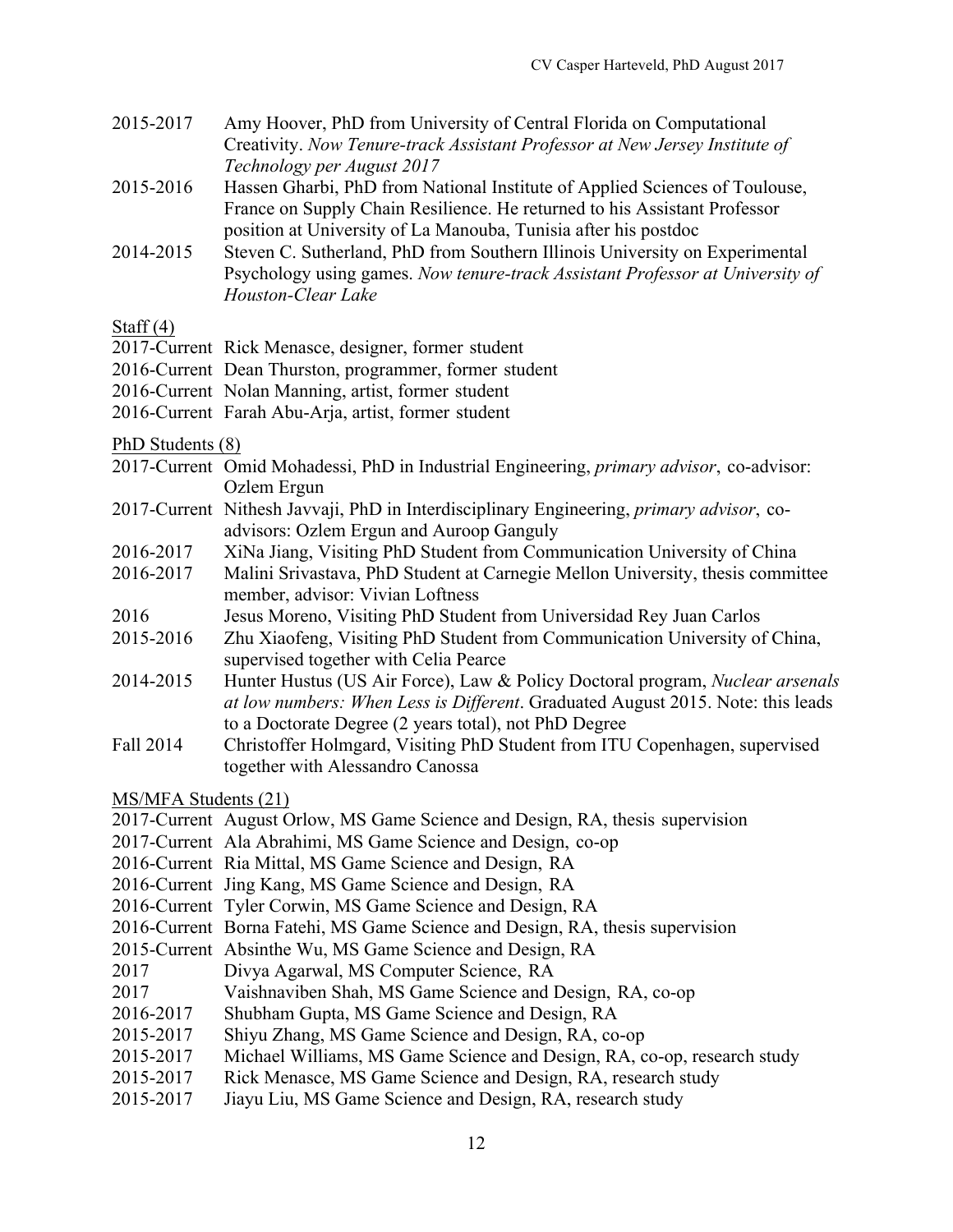- 2016 Yangdon Ye, MFA Information Design and Visualization, thesis supervision
- 2016 Jeanie Choi, MFA Interdisciplinary Arts, RA, research study
- 2015-2016 Farah Abu-Arja, MS Digital Media, RA
- 2014-2015 Huichen Gao, MS Computer Systems Engineering, RA
- 2014-2015 Nishitha Yoganand Thuljaram, MS Engineering Management, RA
- 2014 Yuyang Zhao, MS Computer Systems Engineering, RA
- Undergraduate Students (37)
- 2017-Current Zhuohi Li, Digital Art and Game Design, co-op
- 2017-Current Andrew Barret, Games, RA
- 2017-Current Zachary Lee, Computer Science, RA
- 2016-Current Annie Cheng, Games, RA
- 2016-Current Ciarra Peters, Computer Science, RA
- 2016-Current Myra Afzal, Chemical Engineering, RA
- 2016-Current Tasha Merchant, Psychology, RA
- 2015-Current Isaac Schutz, Digital Art and Game Design, co-op/RA
- 2017 Aaron Salomon, Digital Art and Game Design, co-op
- 2016 Harrison Barclay, Electrical and Computer Engineering, RA
- 2016 Devin Yang, Games, research study
- 2016 Alexander Nathanson, Games, co-op
- 2016 Shea Kernan, Industrial Engineering, work study
- 2016 Joey Goode, Computer Science and Game Design, research study
- 2016 Geovane Pereira, Game Design, summer intern
- 2016 Daniela Yumi, Game Design, summer intern
- 2015-2016 Chisheng Liang, Electrical and Computer Engineering, co-op/RA
- 2015-2016 Oskar Strom, Digital Art and Game Design, co-op/RA
- 2015-2016 Dean Thurston, Computer Science and Game Design, co-op/RA
- 2015-2016 Christopher Clark, Computer Science and Interactive Media, co-op/RA
- 2014-2016 Nolan Manning, Digital Art and Game Design, co-op/RA
- 2015-2016 Cody Mello-Klein, English, RA
- 2015-2016 Daniel Grover, Computer Science and Game Design, co-op/RA
- 2016 Daniel Pilon, Sociology, co-op
- 2014-2016 Wilfred Hsie, Computer Science and Game Design, RA
- 2015 Courtney Toder, Computer Science and Game Design, research study
- 2015 Mark Trueblood, Digital Art and Game Design, co-op/RA
- 2015 Amy Stahl, Sociology, RA/research study
- 2015 Michael Slelom, Digital Art, co-op/RA
- Summer 2015 Hilery Chao, Computer Science at Brown University, RA
- Summer 2015 Kaithlyn Roose, Psychology at Gannon University, RA
- 2014 Max Lever, Computer Science and Interactive Media, RA
- Summer 2014 Russell Bradley, Digital Art and Game Design, RA
- 2014 Deniz Ozkaynak, Computer Science and Game Design, independent study
- 2013 Harrison Lavin, English, co-op
- 2013 Wildo Perallon, Digital Art and Game Design, co-op
- 2013 Bruno Agnellini, Graphic Design and Game Design, independent study

Worked closely with (10)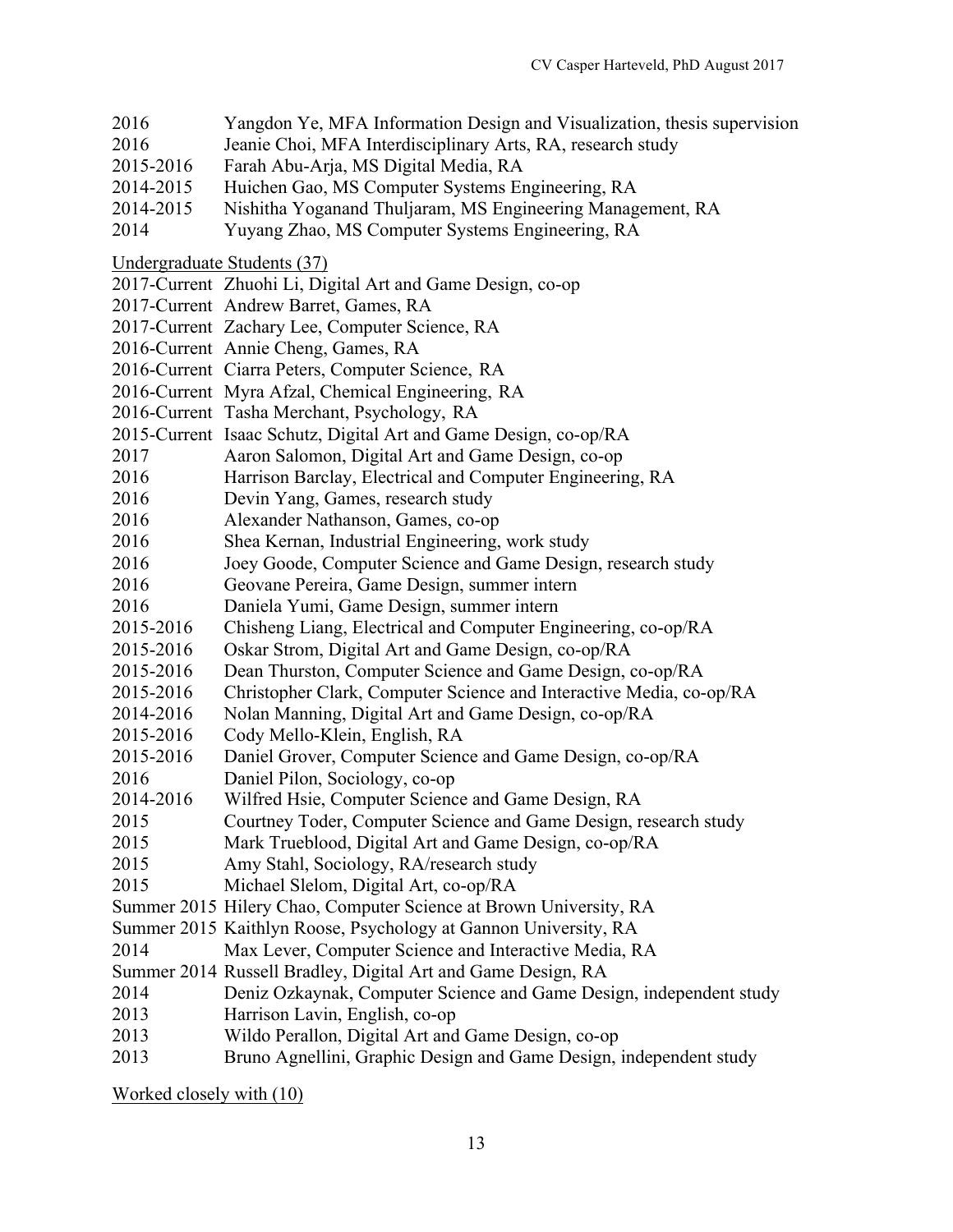| 2017      | Nathan Partlan, PhD student Computer Science, advisor: Magy Seif El-Nasr                    |
|-----------|---------------------------------------------------------------------------------------------|
|           | 2015-Current Aybike Ulusan, PhD student Industrial Engineering, advisor: Ozlem Ergun        |
|           | 2015-Current Britton Horn, PhD student Computer Science, advisor: Gillian Smith             |
|           | 2014-Current Yifan Sun, PhD student Electrical & Computer Engineering, advisor: David Kaeli |
| 2015-2016 | Eduardo Gonzalez, Law school student, advisor: Dan Jackson                                  |
| 2015      | Binita KC, Postdoc Public Policy, advisor: Matthias Ruth                                    |
| 2015      | Lisa Stevens-Goodnight, Law school student, advisor: Dan Jackson                            |
| 2014-2015 | Waleed El-Sekelly, Postdoc Civil Engineering, advisor: Tarek Abdoun                         |
| 2014-2015 | Onur Ozgun, Postdoc Public Policy, advisor: Matthias Ruth                                   |
| 2014      | Donald Bass, PhD student Computer Science, advisor: Gillian Smith                           |

#### **SERVICE**

Institution Northeastern University–Department

- 2016-Current Lab Space Coordinator (student working space, postdocs, usability lab)
- 2016-Current Member of the Task Force for a CAMD PhD program for a new PhD program to soft launch in Fall 2018
- 2015-Current Initiated and developed the Northeastern Game Studio, a collaborative studio for the development of games
- 2012-Current Local lead organizer of the Boston Global Game Jam @ Northeastern University, a 48-hour game jam with currently 160-170 participants
- 2014-2015 Chair of the Game Design Research Activities Committee
- 2014-2015 Member of the Game Design Events Committee
- 2014-2015 Member of the Game Design PhD Committee for creating a PhD Program
- Spring 2014 Helped organize the second Northeastern's Annual Game Showcase
- 2013-Current Initiated and developed a Game User Research Protocol to accommodate faster processing of IRB approvals
- Spring 2013 Set up and organized the first Northeastern's Annual Game Showcase
- 2012-2014 Helped develop and approve a Master's Degree on Game Science and Design
- 2012-2014 Member on the Game Design Events and Website Committee
- 2012-2013 Member on the Art+Design Undergraduate Committee
- 2012-2013 Helped establish vision and strategy of the new Game Design Group

Institution Delft University of Technology

- 2010-2011 Helped develop and establish the first Serious Gaming DreamTeam and associated curriculum
- 2009-2010 Helped develop a Minor in Consultancy
- 2008 Theme leader of Grassroots Project for Games in Education where I advised then professors about the use of games in their curriculum
- 2007-2009 Helped develop and establish the GamingStreet (now called GameLab), a collaborative research studio for the development and evaluation of games

Discipline/Profession-Community Building

- 2016-2017 Co-Chair International Conference of Foundations of Digital Games (FDG)
- 2016 Workshop "Using games to teach computer science concepts" at Games+Learning+Society
- 2016 Senior Program Committee Member DiGRA-FDG Conference